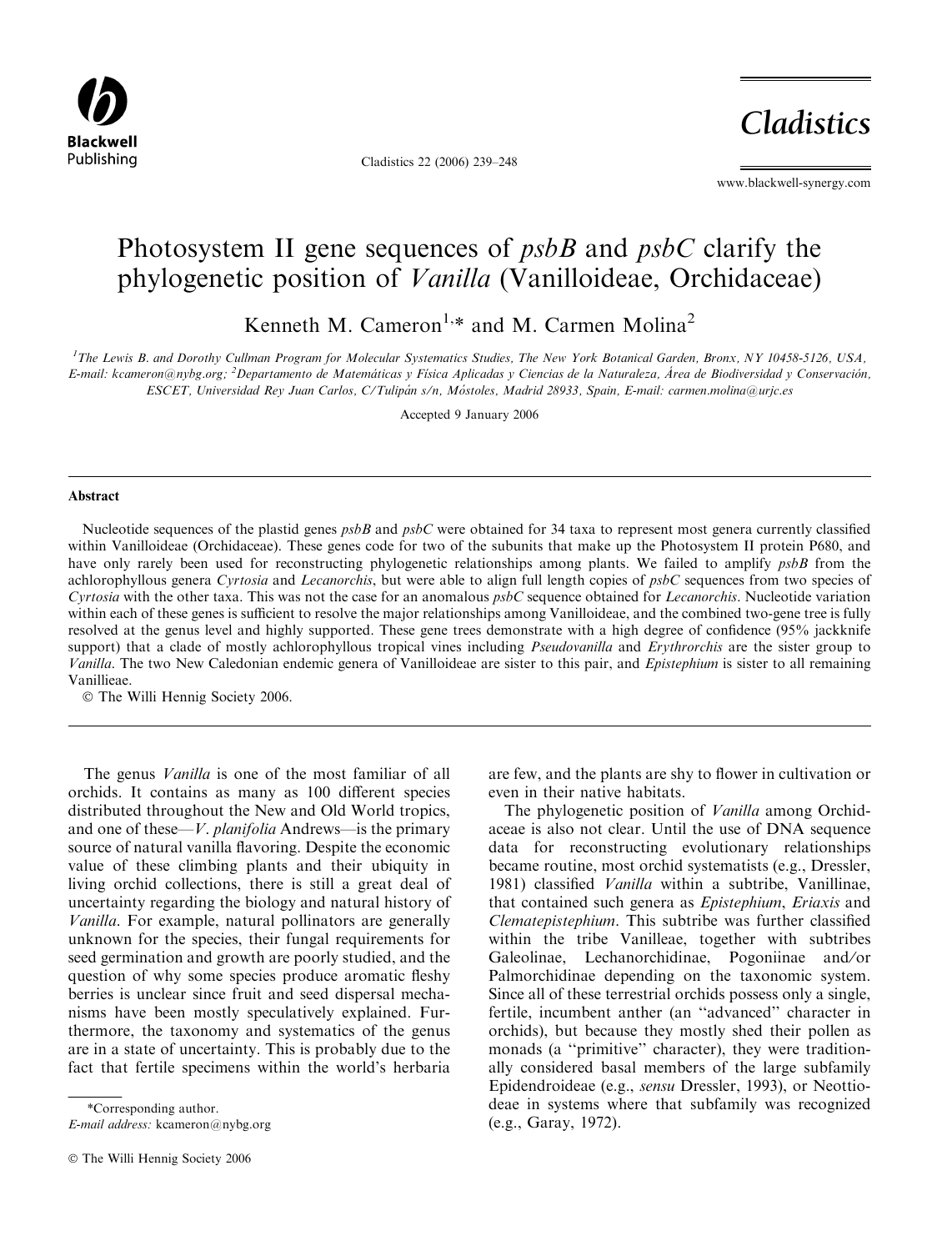Molecular phylogenetic studies have changed substantially how Vanilla and its allies are now treated by orchidologists. All DNA-based cladograms published to date (e.g., Cameron et al., 1999; Cameron, 2004; Freudenstein et al., 2004) demonstrate with strong support that this group represent a subfamily all of their own, Vanilloideae, that contains approximately 15 genera (Pridgeon et al., 2003). Vanilloid orchids are remarkable not only for exhibiting transcontinental distributions and a mixture of plesiomorphic and apomorphic character states, but also because their position in the phylogeny of Orchidaceae as sister to the entire family, save Apostasioideae, is a pivotal one for understanding evolutionary trends and processes within what may be the largest family of plants on Earth.

Despite the advances made during the past decade regarding the systematics of the vanilloid orchids, there are still a number of outstanding questions that remain to be addressed. Among these are the exact position of Vanilla within Vanilloideae, and the sister group of this economically valuable genus. Fortunately, molecular analyses by Cameron (2004), Cameron and Chase (2000), and Cameron et al. (1999) have narrowed the candidates to a handful of monophyletic taxa and ⁄or lineages within Vanilleae including: (1) Lecanorchis, (2) Epistephium, (3) Eriaxis plus Clematepistephium (the New Caledonian endemic vanilloid genera), or (4) Pseudovanilla plus its achlorophyllous cousins Erythrorchis, Galeola and Cyrtosia (together recognized in the past as subtribe Galeolinae). Unfortunately, there has been no well sampled phylogenetic study to date that has fully resolved the relationships among these four lineages with strong topological support.

The published molecular phylogenetic hypotheses for Orchidaceae that include Vanilla have been based on combinations or individual gene matrices of plastid rbcL (Cameron et al., 1999), atpB (Cameron, in press), and psaB (Cameron, 2004) gene sequences mostly with good sampling of Vanilloideae; or *nad1b-c* mitochondrial gene sequences with limited sampling of Vanilloideae (Freudenstein et al., 2004); or nuclear 18S gene sequences with moderate sampling of Vanilloideae (Cameron and Chase, 2000). In order to provide more data that could be applied to the construction of a hypothesis of phylogenetic relationships within Vanilloideae, and also to investigate the nature of photosynthetic genes among the achlorophyllous vanilloid orchids, we present here phylogenetic trees based on  $psbB$  and  $psbC$  sequences. This pair of plastid genes encode for two subunits of the P680 protein (Photosystem II), which serves a vital role in the process of harnessing photons of light during photosynthesis. The psbB and psbC genes themselves are located within the large single copy region (LSC) of the plastid genome, and the products derived from their translation are the CP43 and CP47 proteins, respectively. Both genes have

been employed only rarely for phylogenetic reconstruction among plants (Graham and Olmstead, 2000; Nozaki et al., 2000; Rai et al., 2003), but showed potential during preliminary screening for alternative plastid genes of sufficient length and variation for use in molecular phylogenetic studies of Vanilloideae.

## Methods

#### Taxon sampling and gene sequencing

Sequences of  $psbB$  and  $psbC$  were obtained for 34 taxa, representing 12 of the 15 genera of Vanilloideae. DNA was unavailable for the other three genera. Most of these taxa were field collected and vouchered. The 12 sampled species of Pogonieae were specified as a monophyletic outgroup, since broader family level analyses of Orchidaceae (Cameron et al., 1999; Cameron, 2004) indicated strongly that Vanilloideae is divided into two monophyletic tribes—Pogonieae and Vanilleae sensu Chase et al., 2003)—that are sister to each other. Complete voucher information and Gen-Bank accession numbers are given in Table 1. The data matrices are available from the first author upon request or can be downloaded from The New York Botanical Garden website at http://www.nybg.org/bsci/res/cullb/ dna.html.

All of the sequences were produced by automated methods, briefly described as follows. Total DNA was extracted according to the manufacturer's protocols using the DNEasy<sup> $TM$ </sup> (Qiagen Inc., Valencia, California, USA) method from approximately  $0.5 \text{ cm}^2$  of dried leaf tissue. Target loci were amplified in 25  $\mu$ L volumes using standard polymerase chain reaction (PCR) protocols that typically included the addition of BSA and betaine. Initial gene amplifications were carried out using the primers described by Graham and Olmstead (2000), but new internal primers specific to Vanilloideae were designed when necessary (Figs 1 and 2). Specifically, the primers VAN1F (= "ny250") and VAN2R (= "ny249") were designed for the general sequencing of  $psbB$ . A primer specific to Cyrtosia (VAN5F = "ny357") was designed to sequence  $psbC$  for that genus more efficiently. Likewise, two primers  $(VAN4F =$ " $ny356"$  and  $VAN3R = "ny355")$  were specifically designed in an attempt to obtain a sequence of the achlorophyllous species Lecanorchis multiflora (Figs 1 and 2). An annealing temperature of 45  $\degree$ C was used to produce the greatest quality amplification products. In all cases, the resulting PCR products were purified using  $QIAquick^{TM}$  spin columns (Qiagen Inc., Valencia, CA) according to the manufacturer's protocols. Cycle sequencing reactions were done using a combination of purified PCR template, primer, and Big-DyeTM reaction mix (Applied Biosystems Inc., Foster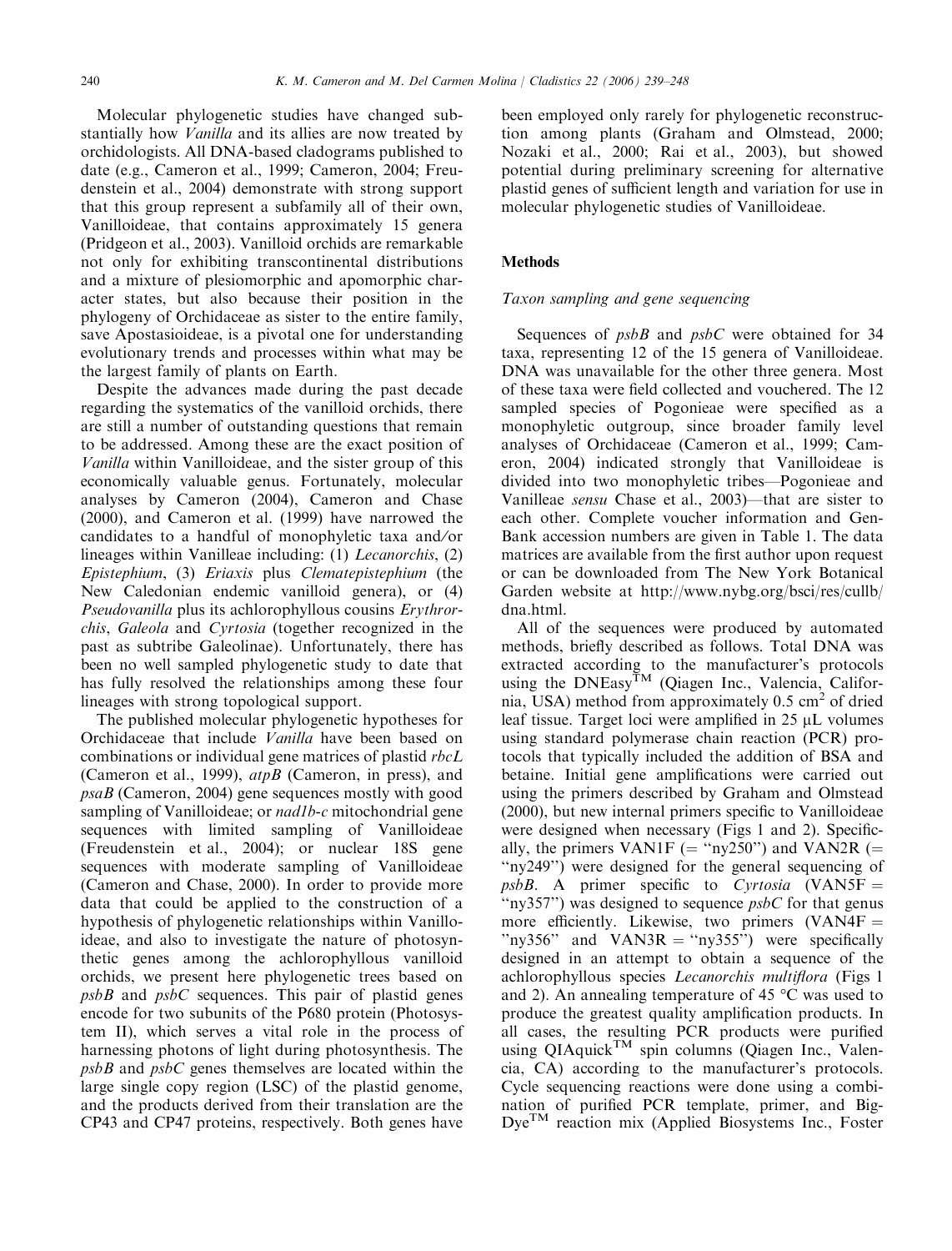Table 1

Species of Vanilloideae (Orchidaceae) sequenced for this study. Voucher information and GenBank accession numbers are provided

| Taxon                                                 | Voucher                | GenBank psbB | GenBank psbC      |
|-------------------------------------------------------|------------------------|--------------|-------------------|
| Tribe Vanilleae                                       |                        |              |                   |
| Clematepistephium smilacifolium Halle                 | P. Ziesing 33 (CBG)    | AY705158     | AY705190          |
| Cyrtosia lindleyana Hook.f. & Thomson                 | K. Cameron 2182 (NY)   |              | AY705208/AY705209 |
| Cyrtosia septentrionalis (Rchb.f) L.A.Garay           | $M.$ Chase O-793 (K)   |              | AY705210          |
| Epistephium lucidum Cogn.                             | $M.$ Chase O-795 (K)   | AY705161     | AY705193          |
| Epistephium parviflorum Lindl.                        | $M.$ Chase O-794 (K)   | AY705162     | AY705194          |
| Epistephium sp.                                       | $M.$ Chase $O-432$ (K) | AY705159     | AY705191          |
| Epistephium sp.                                       | $M.$ Chase O-433 (K)   | AY705160     | AY705192          |
| Epistephium subrepens Hoehne                          | $M.$ Chase $O-815$ (K) | AY705163     | AY705195          |
| Eriaxis rigida Rchb.f.                                | P. Ziesing 5 (CBG)     | AY705157     | AY705189          |
| Erythrorchis altissima (Bl.) Bl.                      | K. Cameron 1029 (NCU)  | AY705148     | AY705178          |
| Erythrorchis cassythoides (Cunn. Ex Lindl.) L.A.Garay | P. Weston 1831 (NCU)   | AY705147     | AY705177          |
| Pseudovanilla foliata (F.Muell.) Garay                | $M.$ Chase O-790 (K)   |              | AY705187          |
| Pseudovanilla ponapensis (Kaneh. & Yamam.) L.A.Garay  |                        | AY705156     | AY705188          |
| Vanilla africana Lindl.                               | $M.$ Chase O-584 (K)   | AY705151     | AY705181          |
| Vanilla aphylla Bl.                                   | $M.$ Chase O-578 (K)   | AY705150     | AY705180          |
| Vanilla barbellata Rchb.f.                            | $M.$ Chase O-591 (K)   | AY705153     | AY705183          |
| Vanilla planifolia Andrews                            | $M.$ Chase O-170 (K)   | AY705152     | AY705182          |
| Vanilla imperialis Kraenzl.                           | $M.$ Chase O-587 (K)   | AY705149     | AY705179          |
| Vanilla mexicana (L.) Miller                          | C. McCartney s.n.      | AY705155     | AY705186          |
| Vanilla palmarum Lindl.                               | $M.$ Alves s.n.        |              | AY705185          |
| Vanilla roscheri Rchb.f.                              | $M.$ Chase O-540 (K)   | AY705154     | AY705183          |
| Tribe Pogonieae                                       |                        |              |                   |
| Cleistes cipoana Hoehne                               | W. Thomas 12976 (NY)   | AY705167     | AY705199          |
| Cleistes divaricata (L.) Ames                         | K. Cameron 1062 (NY)   | AY705166     | AY705198          |
| Cleistes rosea Lindl.                                 | K. Cameron 1038 (NCU)  | AY705171     | AY705203          |
| Cleistes sp. 1                                        | $M.$ Chase $O-430$ (K) | AY705169     | AY705201          |
| Cleistes sp. 2                                        | J. Jardim 2579 (NY)    | AY705168     | AY705200          |
| Cleistes sp. 3                                        | $W.$ Thomas 12975 (NY) | AY705170     | AY705202          |
| Duckeella adolphii Porto & Brade                      | G. Romero 3013 (AMES)  | AY705175     | AY705207          |
| Isotria medeoloides Raf.                              | P. Keenan s.n.         | AY705164     | AY705196          |
| Isotria verticillata (Muhl. Ex Willd.) Raf.           | K. Cameron 1030 (NCU)  | AY705165     | AY705197          |
| Pogonia japonica Rchb.f.                              | K. Cameron 1034 (NCU)  | AY705173     | AY705205          |
| Pogonia minor (Makino) Makino                         | K. Cameron 1033 (NCU)  | AY705172     | AY705204          |
| Pogonia ophioglossoides (L.) Juss.                    | $M.$ Chase O-437 (K)   | AY705174     | AY705206          |
| 60F(236N/V)<br>VANIE (250MV)*                         |                        |              | 250L              |



Fig. 1. Map of the primers used to amplify (open arrow) and sequence (all arrows) the chloroplast gene psbB. Primers 60F and 66R published by Graham and Olmstead (2000) were used for PCR amplification, whereas VAN1F\* and VAN2R\* were designed as internal primers specific to Vanilloideae.

City, CA) for 20 cycles. To remove excess dye terminators and primer from the cycle sequencing products, Centri-Sep<sup>TM</sup> sephadex columns (Princeton Separations Inc., Adelphia, NJ) were employed. Final purified samples were subsequently dehydrated, resuspended in a mixture of formamide and loading dye, and pipetted onto a 5% denaturing polyacrylamide gel. Samples were analyzed on a Applied Biosystems ABI 377XL automated DNA sequencer, and the resulting electropherograms were edited using Sequencher 3.0 software (GeneCode Corp., Ann Arbor, MI), and data were aligned manually.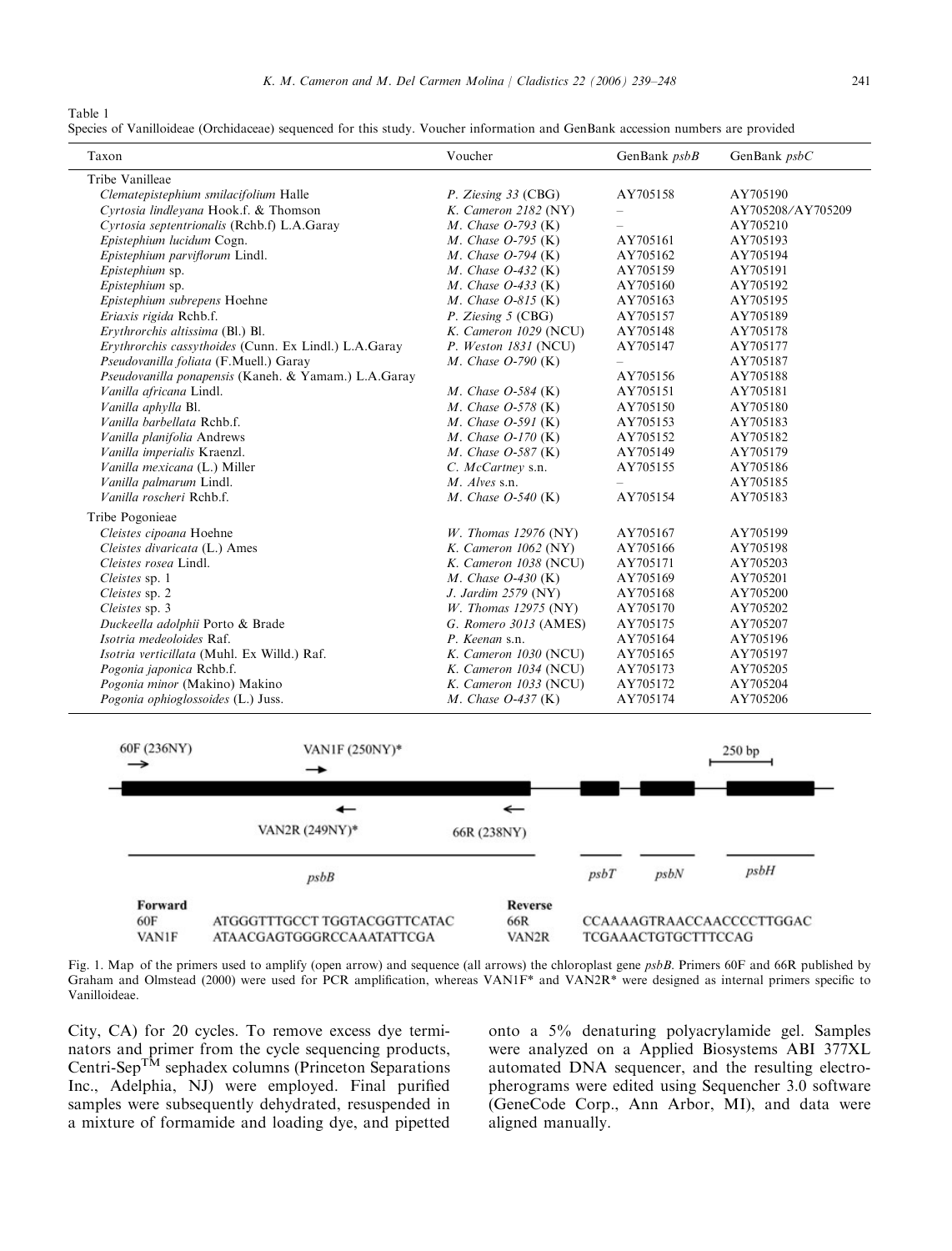

Fig. 2. Map of the primers used to amplify (open arrows) and sequence (all arrows) the chloroplast gene psbC. Primers 44F and 51R (Graham and Olmstead, 2000) were used for PCR amplification of the region. The primer VAN5F<sup>\*</sup> was designed specifically for Cyrtosia, which is quite divergent from the other members of Vanilloideae. VAN4F<sup>\*\*</sup> and VANrF<sup>\*</sup> were designed to obtain a highly divergent sequence from *Lecanorchis multiflora*, which contains an insertion of nearly 850 bp, as indicated by the gray triangle.

## Phylogenetic analyses

The independent  $psbB$  (30 taxa) and  $psbC$  (34 taxa) matrices, as well as the combined two-gene matrix (34 taxa) were analyzed using the parsimony criterion in PAUP\* version 4.0b10 (Swofford, 2002) with gaps treated as missing data, characters weighted equally, collapsing branches if minimum length equals zero, and with DELTRAN optimization of characters onto the resulting trees. Equally parsimonious trees were found by executing a heuristic search of 1000 random addition replicates using TBR branch swapping, but keeping only five trees per replicate in order to discover possible ''islands'' of maximum parsimony (Maddison, 1991). All trees obtained in the first round of searching were then used as starting trees for a second heuristic search using the same parameters, but this time saving all the shortest trees (MULTREES option in effect). Support values for the relationships discovered by an analysis of each matrix were calculated by performing jackknife (jck) analyses of 5000 heuristic search replicates using the TBR branching swapping algorithm and the following settings: 37% deletion, emulate ''jac'' resampling, one random addition per replicate, holding one tree, and saving two trees per replicate. Character optimizations onto the gene trees were performed using MacClade 4.0 (Maddison and Maddison, 2000).

# Results

The *psbB* matrix contains 1306 characters of which 285 (21.8%) are variable and 205 (15.7%) are parsimony informative. Analysis of these data resulted in two trees of maximum parsimony (length of 440 steps, CI of 0.746, and RI of 0.893). A single  $psbB$  gene tree is presented as a phylogram in Fig. 3 to highlight the variation in branch lengths, but arrows are used to show the nodes that collapse in the strict consensus of all equally parsimonious *psbB* trees.

The *psbC* matrix contains 2012 characters of which 391 (19.4%) are variable and 197 (9.8%) are parsimony informative. Analysis of these data resulted in six trees of maximum parsimony (length of 556 steps, CI of 0.793, and RI of 0.895). A randomly chosen single psbC tree is presented as a phylogram in Fig. 4 to highlight the variation in branch lengths for this gene. Arrows mark the nodes that collapse in the strict consensus, and it is evident that there are no strongly supported clades in conflict between this  $psbC$  tree and the *psbB* tree.

Figure 5 shows the strict consensus of six parsimonious trees (length of 998 steps, CI of 0.771, and RI of 0.893) obtained after analysis of the combined two-gene matrix. Jackknife values > 50% are indicated. This matrix contains 3318 characters of which 676 (20.4%) are variable and 402 (12.1%) are parsimony informative. The two-gene tree, which is very similar in overall topology to the separate  $psbB$  and  $psbC$  trees, is well resolved, with members of the Pseudovanilla clade strongly supported (95% jck) as sister to Vanilla. The New Caledonian endemic genera Eriaxis and Clematepistephium are sister to each other (99% jck), but only moderately supported  $(73\%$  jck) to the *Pseudovanilla/Vanilla* clade. Epistephium is sister to the remainder of Vanilleae.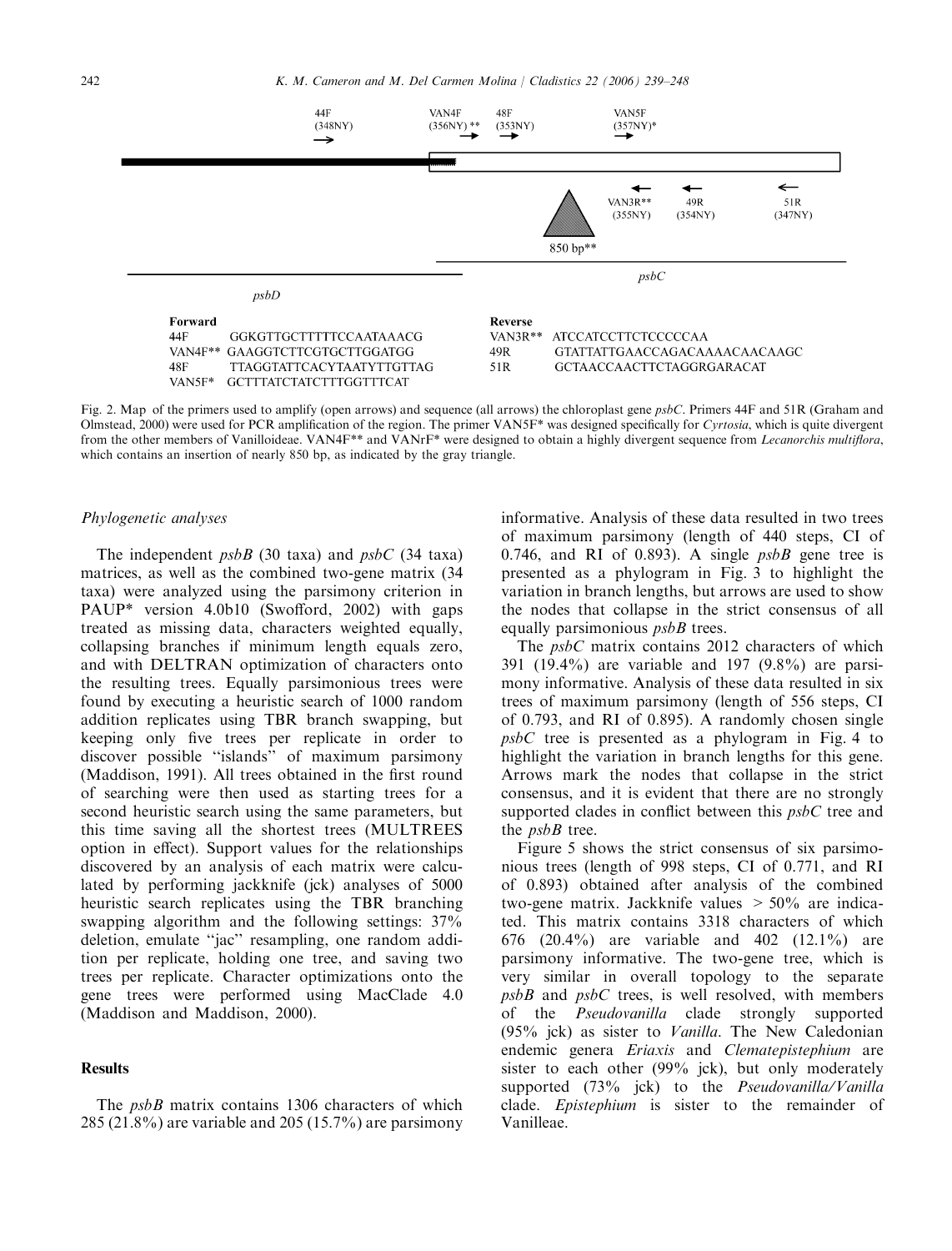

Fig. 3. One of two equally parsimonious trees resulting from analysis of psbB for Vanilloideae (Orchidaceae) depicted as a phylogram (DELTRAN optimization) to highlight the relative branch lengths. The arrow indicates the only node that collapses in the strict consensus, and jackknife values > 50% are presented above the branches.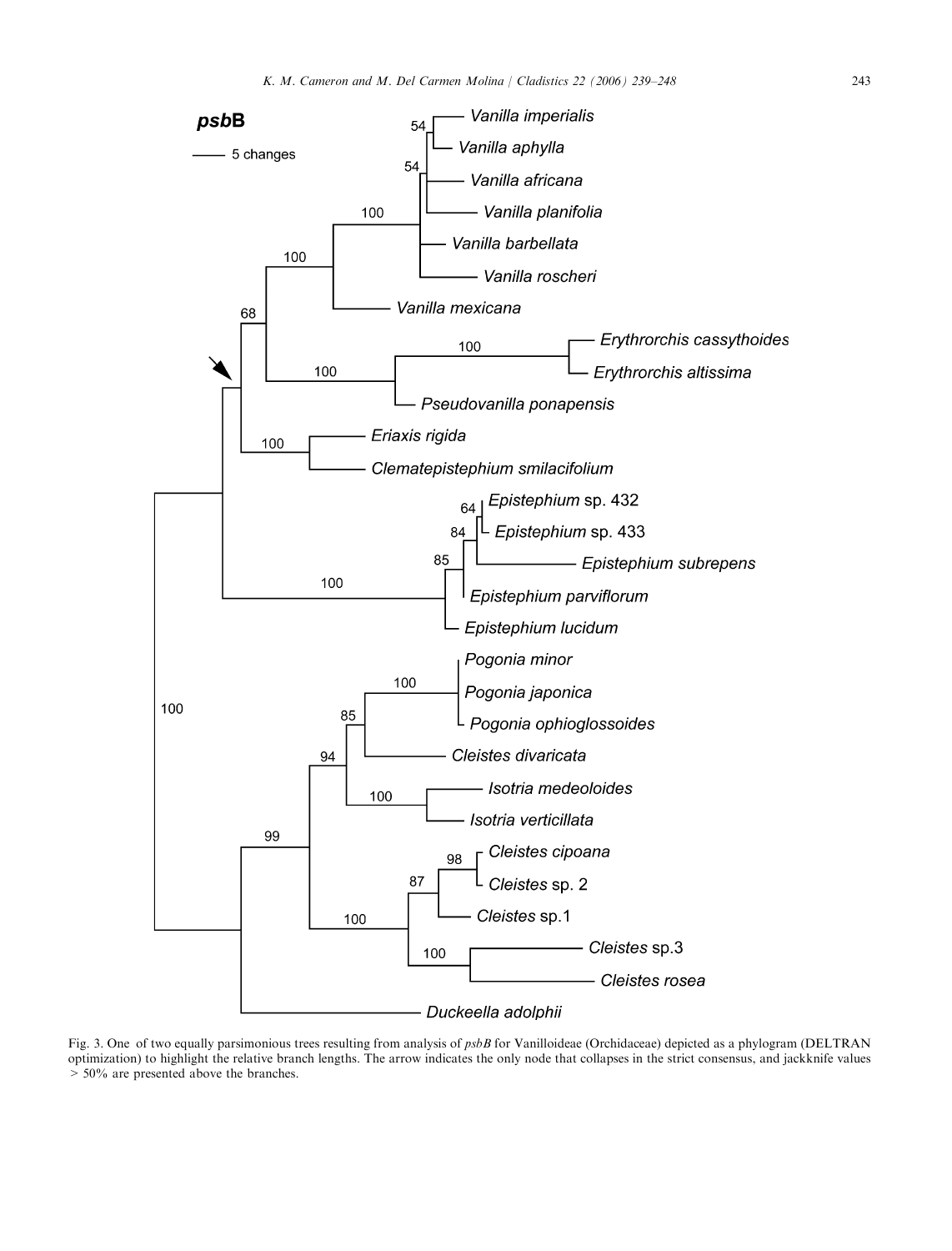

Fig. 4. One of the six equally parsimonious  $psbC$  trees chosen at random and presented as a phylogram to highlight relative branch lengths (DELTRAN optimization) among species of Vanilloideae (Orchidaceae). The two species of Cyrtosia are achlorophyllous mycoheterotrophs, and exhibit highly divergent  $psbC$  sequences relative to the other taxa.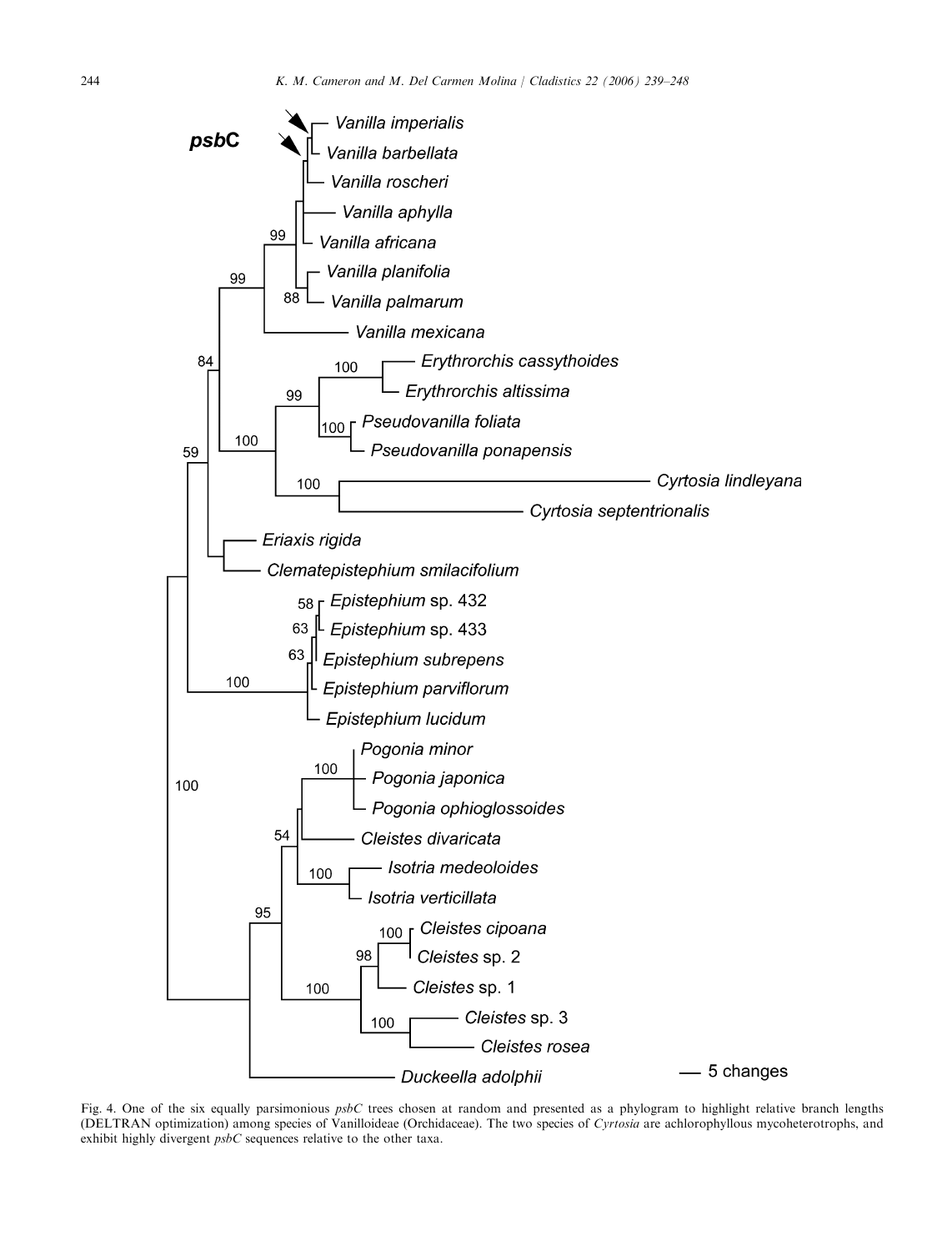

Fig. 5. The strict consensus of six equally parsimonious trees resulting from analysis of combined psbB and psbC sequence data for Vanilloideae (Orchidaceae). Jackknife values > 50% are indicated.

## **Discussion**

# The performance of photosystem II genes

Protein-coding genes of the plastid genome have been used extensively in higher order phylogenetic studies of photoautotrophic organisms because they are mostly easy to amplify, single copy loci with slow evolutionary rates. They also offer the advantage of being absent in fungi, which may contaminate DNA samples derived from organisms known to live in association with mycorrhizae (such as orchids). These plastid genes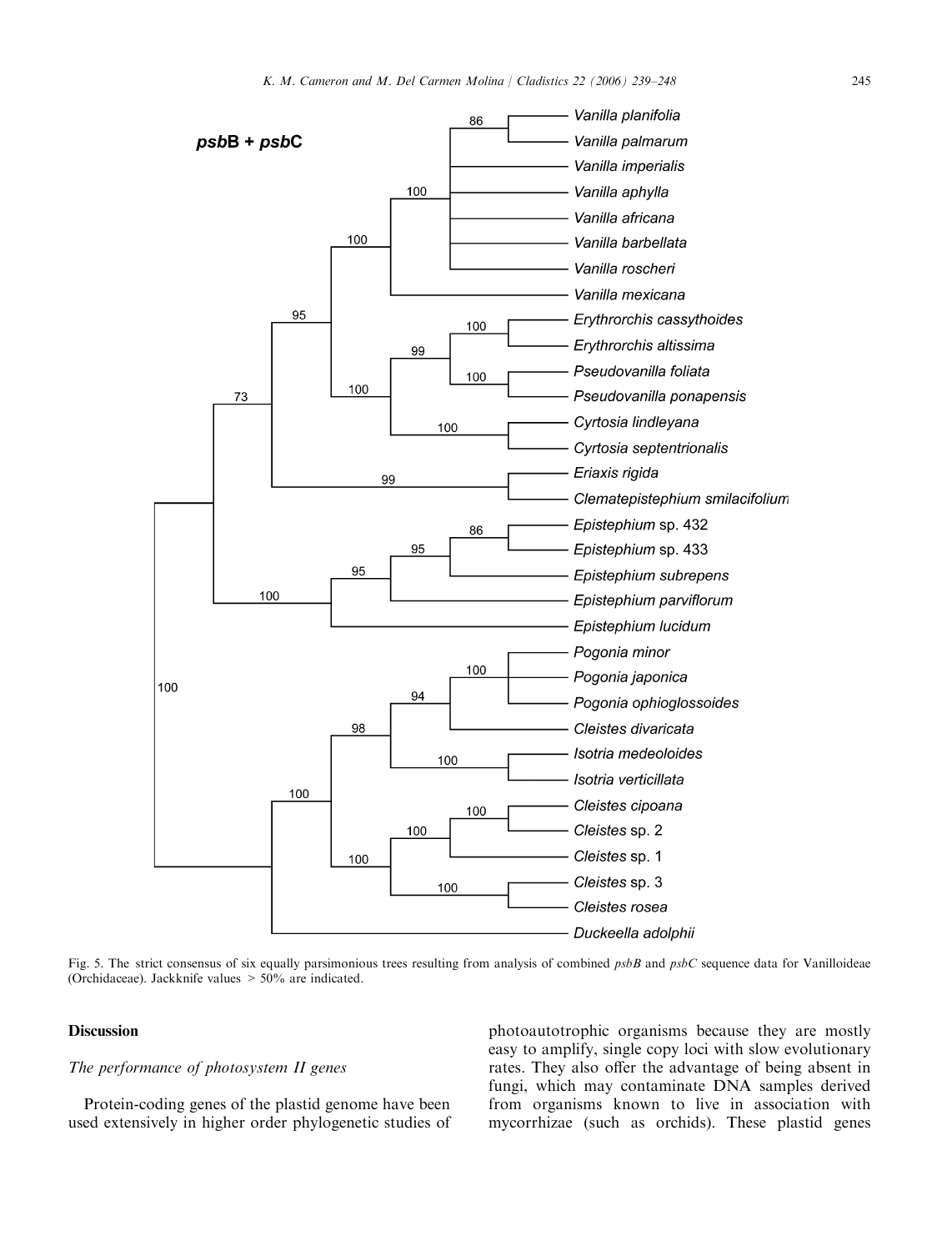generally lack introns, and therefore provide DNA sequences that are aligned with relative ease. Specifically for the case of  $psbB$  and  $psbC$ , it is worth noting that photosystem II genes have been characterized as having some of the lowest synonymous substitution rates among single-copy plastid genes (Olmstead and Palmer, 1994). They also have a correspondingly low level of multiple changes per site, which may provide for a good fit to differing models of phylogenetic reconstruction (Graham and Olmstead, 2000), when criteria other than strict parsimony are employed.

To our knowledge, *psbC* has been used for evolutionary studies in only three cases. First, in an attempt to deduce robust phylogenetic relationships among colonial green algae of the order Volvocales (Nozaki et al., 2000). Second,  $psbC$  was sequenced together with  $psbB$ and other genes to establish phylogenetic relationships among gymnosperms (Rai et al., 2003); and third, both genes proved useful for reconstructing a phylogenetic relationship among deep branches of the basal angiosperm lineage (Graham and Olmstead, 2000) when included in a large multigene analysis. Neither gene has been used to examine intergeneric relationships within a single family of plants.

The  $psbB + psbC$  tree presented here is the first published hypothesis of a phylogenetic relationship for Orchidaceae, or any other plant lineage for that matter, to consider photosystem II genes. In this analysis  $psbC$ and psbB revealed themselves to be relatively effective molecular markers for phylogenetic reconstruction among Vanilloideae. The total percentage of parsimony informative characters provided by these two loci  $(15.7\%$  for psbB, and only 9.8% for psbC) can be considered low in comparison with other plastid genes such as *rbcL*, *psaB* and *atpB* which generally provide something closer to 30% informative characters for Orchidaceae (Cameron, 2004, 2005; Cameron, 2004). However, homoplasy is very low within the matrix  $(CI = 0.771)$ , and a high quality phylogenetic signal is clearly present, as evidenced by the retention index value of 0.893, coupled with high jackknife support values on the well resolved cladograms.

# The achlorophyllous vanilloid orchids

The leafless vanilloid genera Cyrtosia and Lecanorchis are of significant biological interest since they have lost their ability to produce chlorophyll and perform photosynthesis. Instead, both are mycoheterotrophs, exclusively feeding as parasites on soil fungi. To date, the first author has failed to amplify plastid genes from Lecanorchis, but has published rather divergent plastid gene/pseudogene sequences of Cyrtosia for rbcL, atpB and psaB (Cameron, 2004). Conversely, nuclear and mitochondrial gene sequences have been readily obtained for both of these taxa from the same DNA

extractions (e.g., Cameron and Chase, 2000; Freudenstein et al., 2004). Repeated attempts to amplify psbB from two different species of Cyrtosia and two species of *Lecanorchis* were unsuccessful in this study. It may be speculated that these genes are no longer present within their plastid genomes, since other holoparasitic plants, such as Epifagus virginiana, are known to have completely lost their photosynthetic genes (dePamphilis and Palmer, 1990). However, the lack of a PCR product cannot be taken as definitive proof of gene loss in these taxa, and further study is warranted to confirm this hypothesis.

In the case of *psbC*, however, *Cyrtosia lindleyana* presents a large deletion of approximately 160 base pairs (bp) located near the 3' end of the gene. Its sister species, Cystosia septentrionalis, shows this same large deletion, but also a small deletion of 3 bp, and an insertion of 4 bp located near the 5¢ end. Except for these isolated indels, the two species of Cyrtosia were easily aligned to the other vanilloid genera. A  $psbC$  sequence obtained from Lecanorchis, on the other hand, was found to be highly divergent, and was not included in the analysis because of extreme difficulty in its alignment and uncertainty as to its homology. It shows an internal insertion of more than 800 bp (see Fig. 2), and must surely represent a vestigial gene remnant or pseudogene. The unusually long branches of such taxa as Pseudovanilla, Cyrtosia and Erythrochis in the cladogram support the hypothesis that elevated rates of mutation in plastid genes represent an advanced stage in the evolution towards a parasitic way of life (Haberhausen et al., 1992), ultimately leading to achlorophylly and complete gene loss. As such, these vanilloid orchids present a snapshot in time of the continuum of photosynthesis devolution in a unique lineage of plants.

## Orchid evolution and the position of Vanilla

The monophyletic genus Vanilla is well supported (95% jac) as sister to the clade containing Pseudovanilla and its achlorophyllous relatives (i.e., the former subtribe Galeolinae). This is the same result obtained for *psaB* (Cameron, 2004) and for *atpB* (Cameron, 2005), but jackknife ⁄bootstrap support was lacking in those cases. This result is ironic because Cameron (1996) recovered two islands of parsimony when Vanilloideae were analyzed first using only rbcL gene sequences. One island placed Vanilla sister to the entire Vanilleae clade, followed by *Epistephium*, the New Caledonian endemics, then Galeolinae (i.e., Vanilla was basal in the tribe, Galeolinae was derived). The alternative island reversed the positions of Vanilla and Galeolinae as derived and basal in the tree. In retrospect, it seems evident now that those *rbcL* trees may have been exhibiting a phenomenon related to poor sampling within lineages characterized by long branches, and that this has been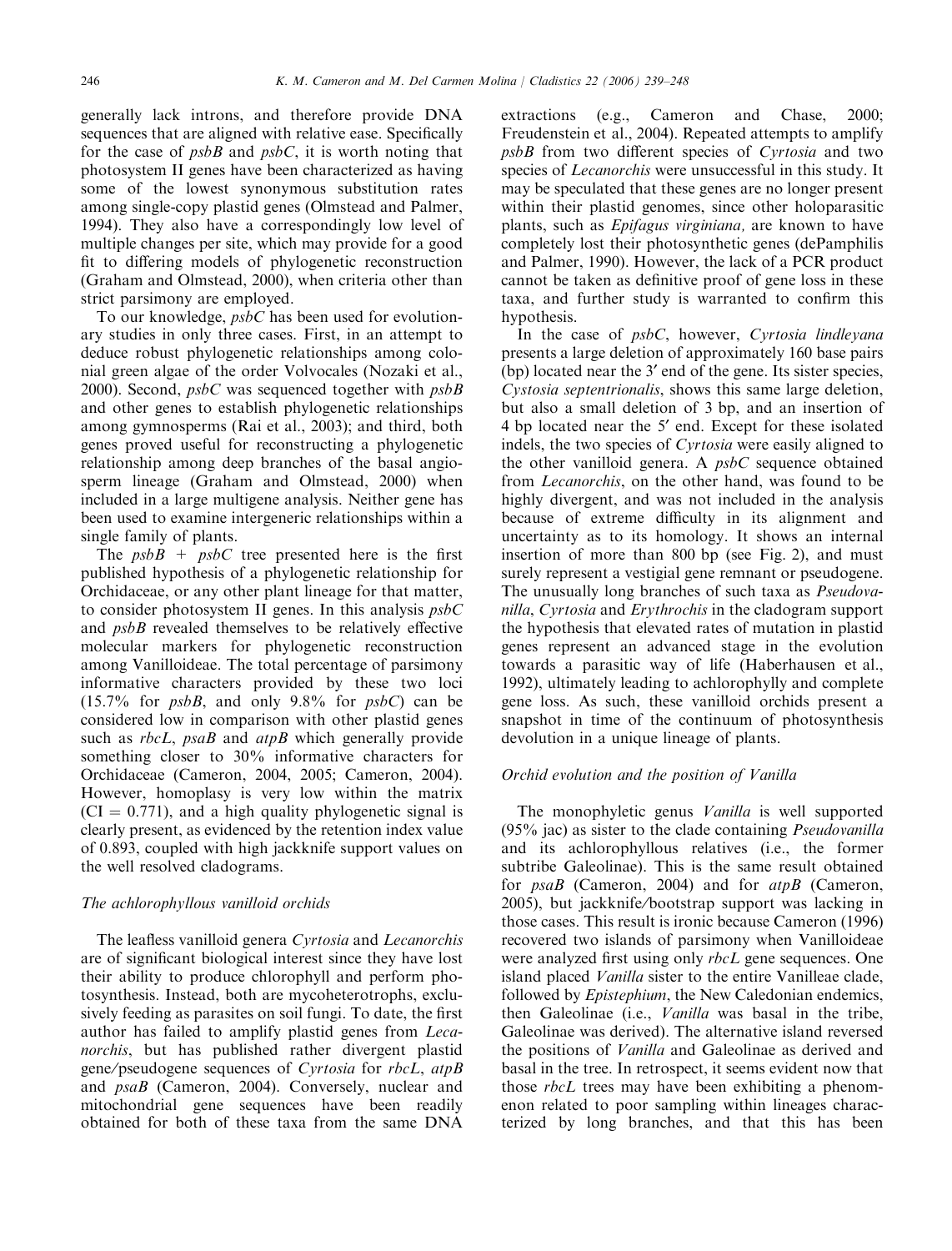remedied by sequencing additional species of Pseudovanilla, Cyrtosia, Erythrorchis and Vanilla mexicana, all of which serve to shorten the long branches leading to the Galeolinae and Vanilla clades.

Finally, the topologies presented here have significance for interpreting trends in character evolution within Orchidaceae. For example, Cameron (2002) proposed that the climbing habit had evolved independently three times in the family: once in *Vanilla* which uses aerial roots at each node for climbing, once in Galeolinae which also uses aerial roots plus reduced hook-like leaves, and once in Clematepistephium, which simply twines around support trees. It is now evident, based on the trees presented here that a single origin for the climbing habit—with two separate reversals to the non-climbing habit (in both Cyrtosia and Eriaxis)—is an equally parsimonious hypothesis since it also requires three steps. The climbing habit by means of adventitious roots, however, clearly represents a synapomorphy for Vanilla and the Pseudovanilla clade.

It seems that the phylogenetic position of *Vanilla* within Orchidaceae is now firmly established, and that shared morphological features such as climbing habit, aerial roots, crustose seeds and unilocular ovaries with arrested placental development (Cameron, 2003a,b) are indicative of a common ancestry between Vanilla and the Pseudovanilla clade. Is this the final answer to the Vanilla enigma? Perhaps not. There are two vanilloid orchids so rare that their DNA has been unavailable for study. The first is *Dictyophyllaria dietschiana* ( $=$  Vanilla dietschiana), a non-climbing sympodial orchid with reticulate leaf venation and crustose seeds that lack a wing. The type specimen was collected nearly a century ago in Brazil, but not since then. Its relationship to Vanilla, with which is shares some morphological features, may forever be a mystery. Equally mysterious is the poorly known genus Pogoniopsis. This diminutive achlorophyllous orchid from Brazil is devoid of leaves, and would appear to be a member of Pogonieae (perhaps even a segregate of tropical Cleistes), based on its floral morphology. However, a fruiting specimen was collected recently, and SEM micrographs of the plant's seed sent to the first author by Mr Emerson R. Pansarin of São Paulo, Brazil, show that it has an ovoid shape and crustose seed coat reminiscent of Vanilla or Cyrtosia. Until more material (especially DNA) is available for careful examination, the phylogenetic position of Pogoniopsis and its possible relationship to Vanilla remain perplexing.

The scientific study of evolution and systematics, in general, and phylogenetic reconstruction, specifically, are dynamic ones. Interpretations of character homology, character state change and classification are ever changing as new data becomes available. Surely this study will not be the final word on Vanilla's origin and evolution, but it does represent a step in the process of filling in gaps in our understanding of these remarkable plants. There is nothing plain about Vanilla!

#### Acknowledgments

Special thanks are extended to Susan Pell for her assistance in the laboratory. M. Molina collected these data at The New York Botanical Garden as a threemonth Visiting Scientist. The Lewis B. and Dorothy Cullman Foundation, as well as the USA National Science Foundation (grant DEB-0108100) are acknowledged for their financial support.

#### References

- Cameron, K.M., 1996. Phylogenetic relationships of the vanilloid orchids, an integration of molecular with anatomical and morphological data. Doctoral Dissertation, University of North Carolina, Chapel Hill, NC.
- Cameron, K.M., 2002. Phylogenetics and character evolution within Vanilloideae (Orchidaceae). In: Clark, J., Elliott, W., Tingley, G., Biro, J. (Eds.), Proceedings of the 16th World Orchid Conference. The Vancouver Orchid Society, Vancouver, British Columbia, Canada, pp. 183–191.
- Cameron, K.M., 2003a. The structure and occurence of trilocular ovaries within Orchidaceae. Botanical Society of America Annual Meeting, Mobile, AL [Abstract].
- Cameron, K.M., 2003b. Vanilloideae. In: Pridgeon, A., Cribb, P., Chase, M., Rasmussen, F. (Eds.), Genera Orchidacearum, Vol. 3. Oxford University Press, Oxford, UK, pp. 281–334.
- Cameron, K.M., 2004. Utility of plastid psaB gene sequences for investigating intrafamilial relationships within Orchidaceae. Mol. Phyl. Evol. 31, 1157–1180.
- Cameron, K.M., 2005. Molecular systematics of Orchidaceae, a literature review and an example using five plastid genes. In: Nair, H. (Ed.), Proceedings of the 17th World Orchid Conference. Kuala Lumpur, Malaysia.
- Cameron, K.M., Chase, M.W., 2000. Nuclear 18S rDNA sequences of Orchidaceae confirm the subfamilial status and circumscription of Vanilloideae. In: Wilson, K.L., Morrison, D.A., (Eds.), Monocots, Systematics and Evolution. CSIRO, Collingwood, Victoria, Australia, pp. 457–464.
- Cameron, K., Chase, M., Whitten, M., Kores, P., Jarrell, D., Albert, V., Yukawa, T., Hills, H., Goldman, D., 1999. A phylogenetic analysis of the Orchidaceae, evidence from rbcL nucleotide sequences. Am. J. Bot. 86, 208–224.
- Chase, M.W., Freudenstein, J.F., Cameron, K.M., 2003. DNA Data and Orchidaceae systematics, a new phylogenetic classification. In: Dixon, K.W., Kell, S.P., Barrett, R.L., Cribb, P.J., (Eds), Orchid Conservation'. Natural History Publications, Kota Kinabalu, Sabah, Malaysia, pp. 69–89.
- dePamphilis, C., Palmer, J., 1990. Loss of photosynthetic and chlororespiratory genes from the plastid genome of a parasitic flowering plant. Nature, 348, 337–339.
- Dressler, R.L., 1981. The Orchids. Natural History and Classification. Harvard University Press, Cambridge, MA.
- Dressler, R.L., 1993. Phylogeny and Classification of the Orchid Family. Dioscorides Press, Portland, OR.
- Freudenstein, J.V., van den Berg, C., Goldman, D.H., Kores, P.J., Molvray, M., Chase, M.W., 2004. An expanded plastid DNA phylogeny of Orchidaceae and analysis of jackknife branch support strategy. Am. J. Bot. 91, 149–157.